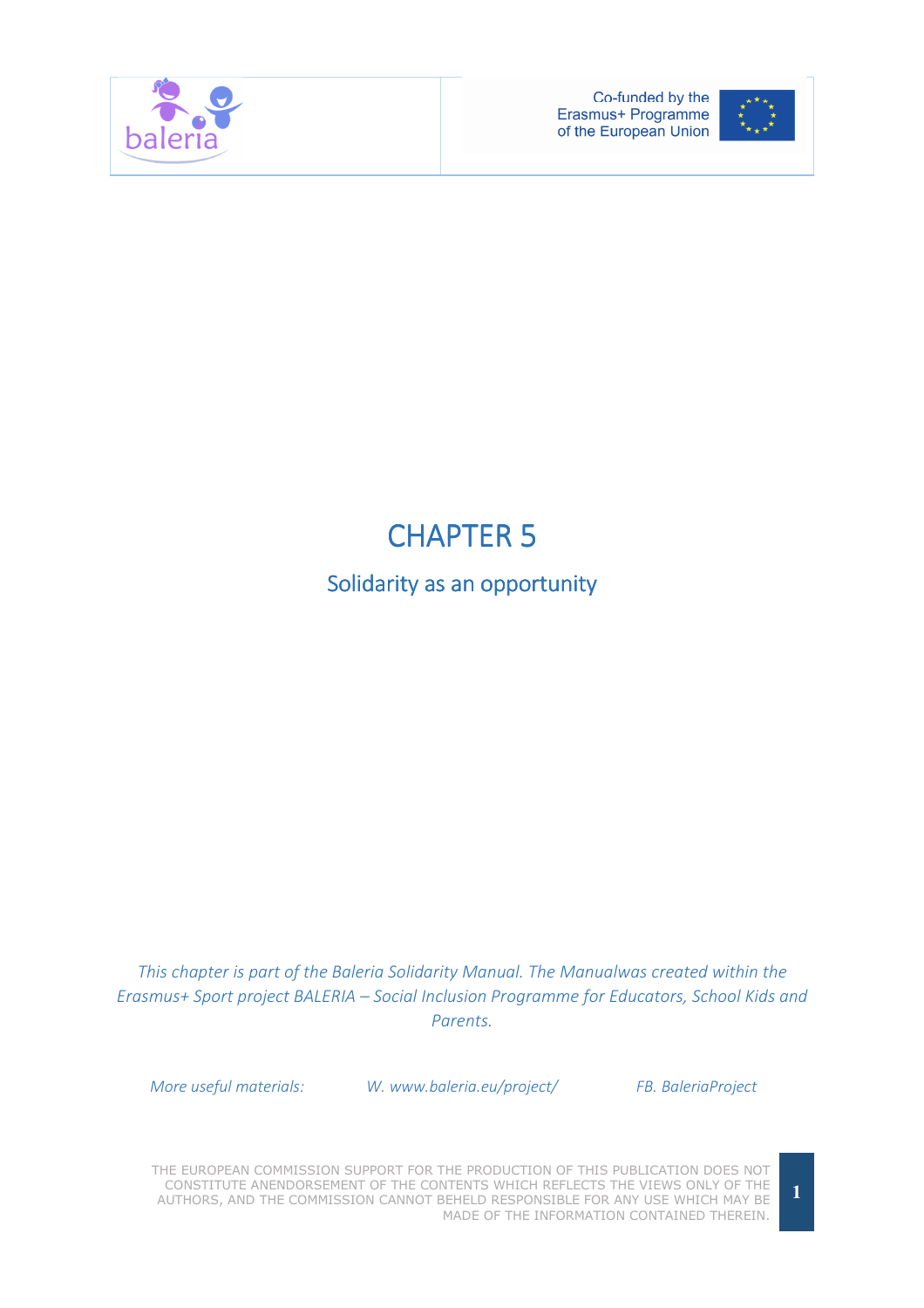



Every day every person has the opportunity to have a solidarity gesture with another; however, there are some instances or situations in which it is more common to see examples of solidarity:

# 5.1. Non-profit organizations (NGOs)

They are associations with legal personality and that pursue a defined objective, usually related to the search for solutions to social problems that afflict a certain area or population. The main characteristic of these types of organizations is that, in their work, profit is not a goal. On the contrary, they usually operate through donations from third parties and voluntary work. Therefore, they naturally resort to the promotion of solidarity to add their will to their cause and to be able to carry out the projects that are proposed.

# 5.2. Fundraising

This refers to actions focused on fundraising or money to support a non-profit cause.

### 5.3. Humanitarian aid

It is a form of solidarity with populations that have suffered a humanitarian crisis that is governed by the principles of impartiality, neutrality, humanity and operational independence.

### 5.4. Reception of refugees

It refers to the solidarity action of a country, a community or a family, to welcome a person who must flee, for good reasons, from their country of origin. In accordance with international standards, they should enjoy the same rights as any legally resident alien.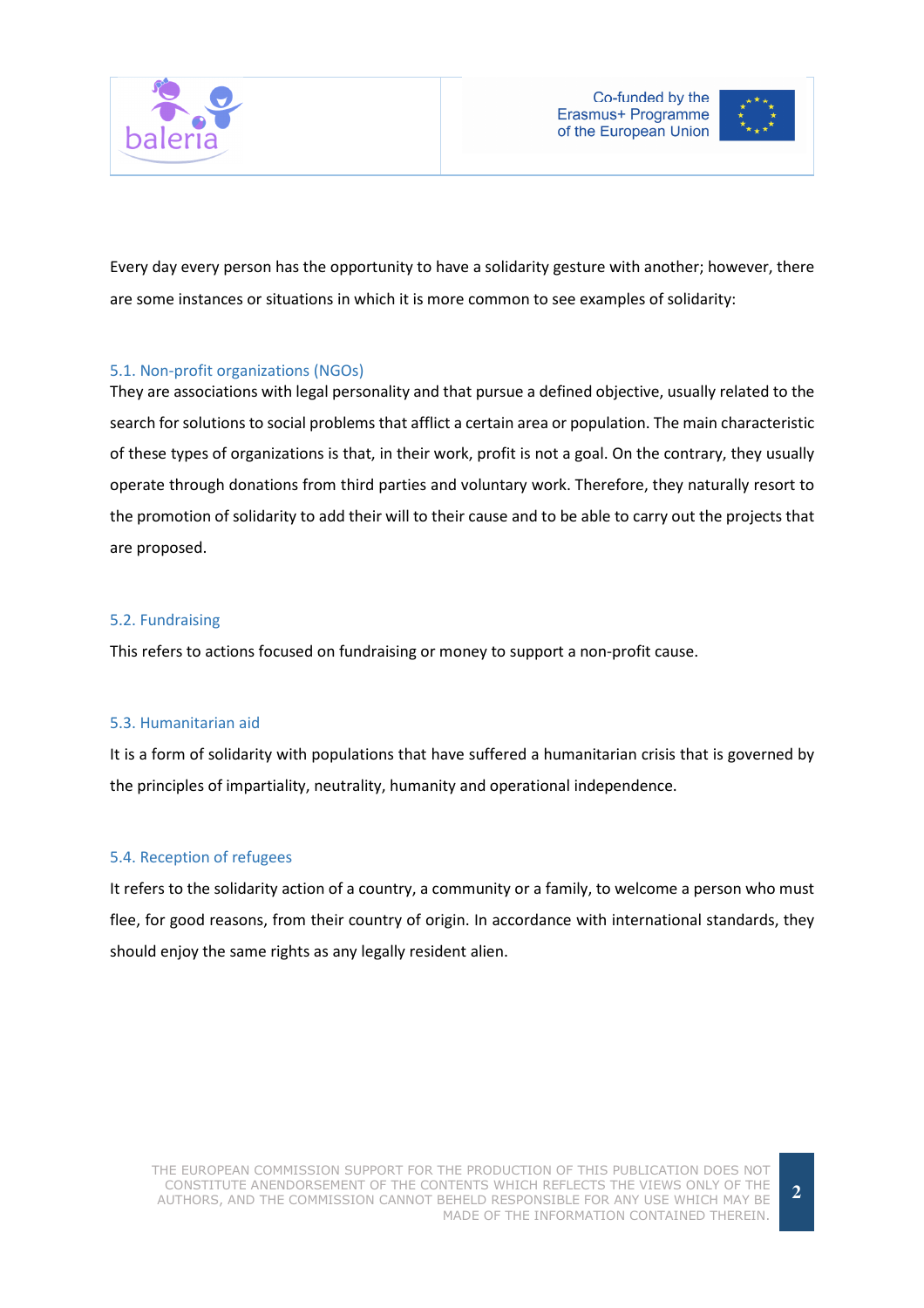

# 5.5. Volunteering

It is a worldwide movement that involves the donation of time and / or talents of the people on a voluntary basis to attend a situation of particular need.

In recent years, it is common for companies to include a volunteer program in which their employees devote part of their time to helping in some social work defined internally or promoted by a third party (NGO, local government, community, etc.).

### Simple ways to offer human solidarity, that costs a few, but gives a lot:

- 1. Help an old man cross the street.
- 2. Adopt a stray dog.
- 3. Help persons who crashed on the road.
- 4. Feed a beggar.
- 5. Donate medications, toys or clothing in a hospital or hostel.
- 6. Volunteer in an NGO or community.
- 7. Defend a fellow victim of the bullying .
- 8. Donate money to some social cause.
- 9. Listen to an older adult at home or in a nursing home.
- 10. Help education of a homeless child.
- 12. Collaborate with educational, cultural or other activities for children.
- 13. Help another load a heavy package.
- 14. Comfort a sad friend.
- 15. Share your meal with a partner.
- 16. Pay the bus ticket to one who may need it.